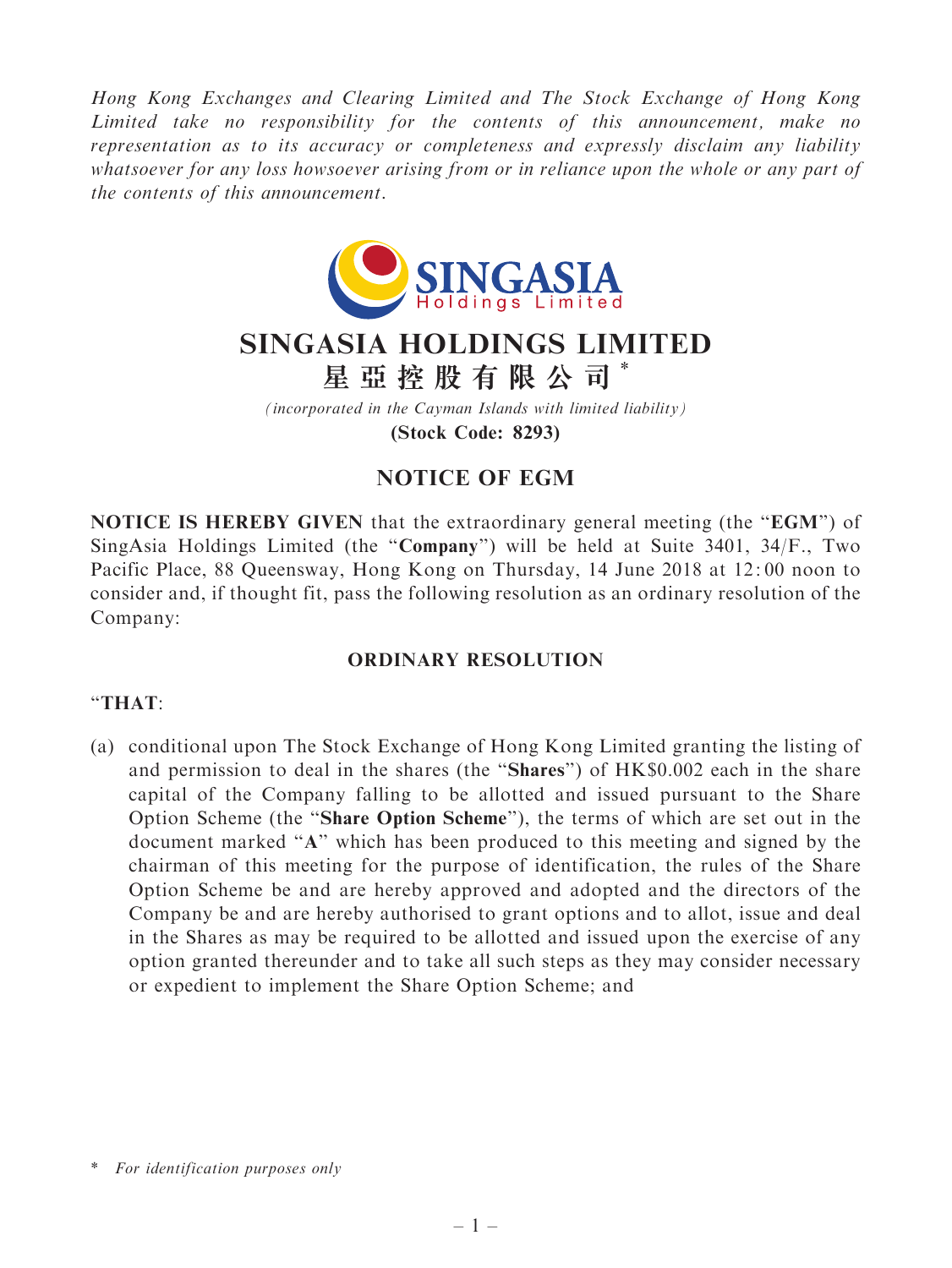(b) the aggregate number of Shares to be allotted and issued pursuant to (a) above, together with any issue of Shares upon the exercise of any options granted under any other share option schemes of the Company as may from time to time adopted by the Company, shall not exceed 10 per cent. of the Shares in issue as at the date of passing of this resolution.''

> By order of the Board SingAsia Holdings Limited Sim Hak Chor Chairman

Hong Kong, 18 May 2018

Registered office: Clifton House 75 Fort Street P.O. Box 1350 Grand Cayman KY1-1108 Cayman Islands

Principal place of business in Hong Kong: 19th Floor, Prosperity Tower 39 Queen's Road Central Central Hong Kong

Notes:

- (1) Any member entitled to attend and vote at the EGM is entitled to appoint a proxy to attend and vote instead of him. A proxy need not be a member of the Company but must be present in person to represent the member.
- (2) To be valid, the form of proxy and the power of attorney or other authority (if any) under which it is signed or a certified copy of that power of attorney or authority must be deposited at the Hong Kong branch share registrar and transfer office of the Company, Union Registrars Limited, at Suites 3301–04, 33/F., Two Chinachem Exchange Square, 338 King's Road, North Point, Hong Kong as soon as possible but in any event no later than Tuesday, 12 June 2018 at 12: 00 noon (Hong Kong Time).
- (3) The record date for determining the entitlement of the Shareholders to attend and vote at the EGM will be Friday, 8 June 2018. All transfers of shares of the Company accompanied by the relevant share certificates must be lodged with the Company's branch share registrar and transfer office in Hong Kong, Union Registrars Limited, at Suites 3301–04, 33/F., Two Chinachem Exchange Square, 338 King's Road, North Point, Hong Kong, for registration no later than 4: 00 p.m. on Friday, 8 June 2018 (Hong Kong time).
- (4) Where there are joint holders of a share of the Company, any one of such holders may vote at the EGM either personally or by proxy in respect of such share as if he were solely entitled thereto, but if more than one of such holders be present at the meeting personally or by proxy, that one of such holders so presents whose name stands first on the register of members of the Company in respect of such share shall alone be entitled to vote in respect thereof.
- (5) Delivery of an instrument appointing a proxy shall not preclude a member from attending and voting in person at the EGM and in such event, the instrument appointing a proxy shall be deemed to be revoked.